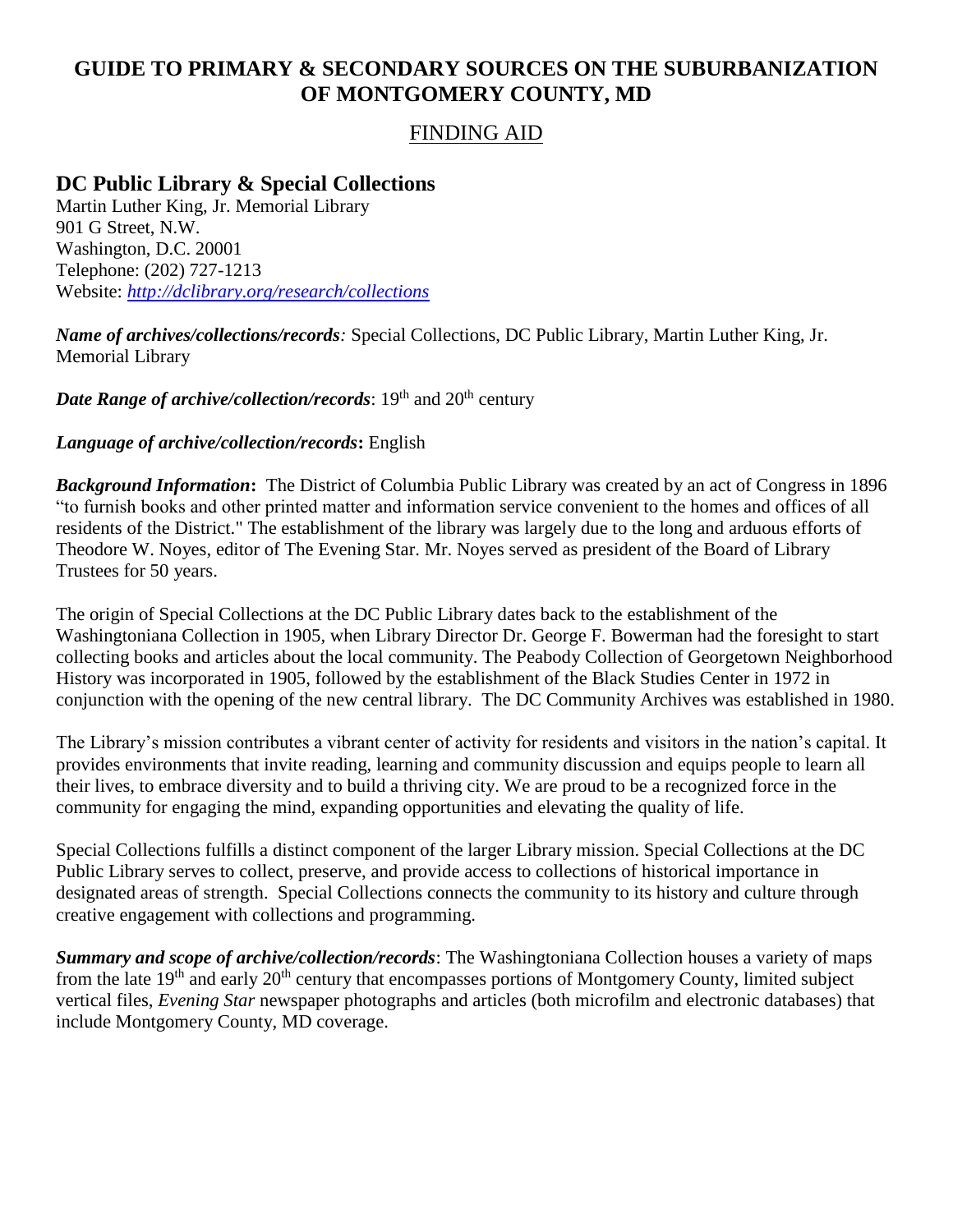*Special Collections***:** The Special Collections has been collecting materials since the creation of the Washingtoniana Collection in 1905. It includes more than 60,000 books, 8,000 maps, 1.3 million images, 1,000 historic and contemporary news sources, and 5,000 linear feet of archival material. Subscription databases, available for free via the web with a valid DCPL Library card, provide additional primary and secondary source coverage. Today, Special Collections is made up of:

- **Washingtoniana** collects comprehensively on the subject of Washington, D.C., with a primary focus on the local city. Areas of strength include neighborhood and genealogical resources, local politics and government, architecture and the built environment, legal and legislative resources, Black Washington and D.C. fiction.
- **Black Studies** promotes the study and interpretation of the history and culture of people of African descent, with a focus on African Americans. Areas of strength include contextual information relevant to the study of Black Washington; African American Arts, Literature, Music and Poetry; African American adult fiction writers; Civil Rights and socio-economic movements particularly affecting African-American in the U.S; and landmark works exploring contemporary themes in African-American scholarship.
- **Archives and Manuscripts** contains archival material from individuals, families, and organizations that have played a significant and direct role in the political, artistic, and social development of local affairs in the District of Columbia. Areas of strength include statehood, home rule, neighborhoods and neighborhood organizations, the performing arts, Black Washington, and oral histories. Focus is on the  $20<sup>th</sup>$  century or later.
- **Prints and Photographs** contains photographs and other image forms that document the people, history, culture, and built environment of the District of Columbia. Areas of strength include the built environment, demonstrations, personalities such as mayors, and festival and events.
- **Historic and Rare Books** out-of-print and hard-to-obtain books in designated areas of strength. Preference is given to complete sets of works, such as the personal book collection of a notable figure or comprehensive coverage on a niche topic. Preference is also given to books the complement the Washington, D.C and Black Studies collections.
- **The Peabody Collection of Georgetown Neighborhood History** contains current and retrospective materials that relate specifically to the history, structures, residents, culture, and economy of the District of Columbia's Georgetown neighborhood
- **The DCPL Digital Collection** provide access to materials illustrating the history, cultural diversity, politics and government, and business of the District of Columbia. Other materials may be considered for digitization based on identified community needs.